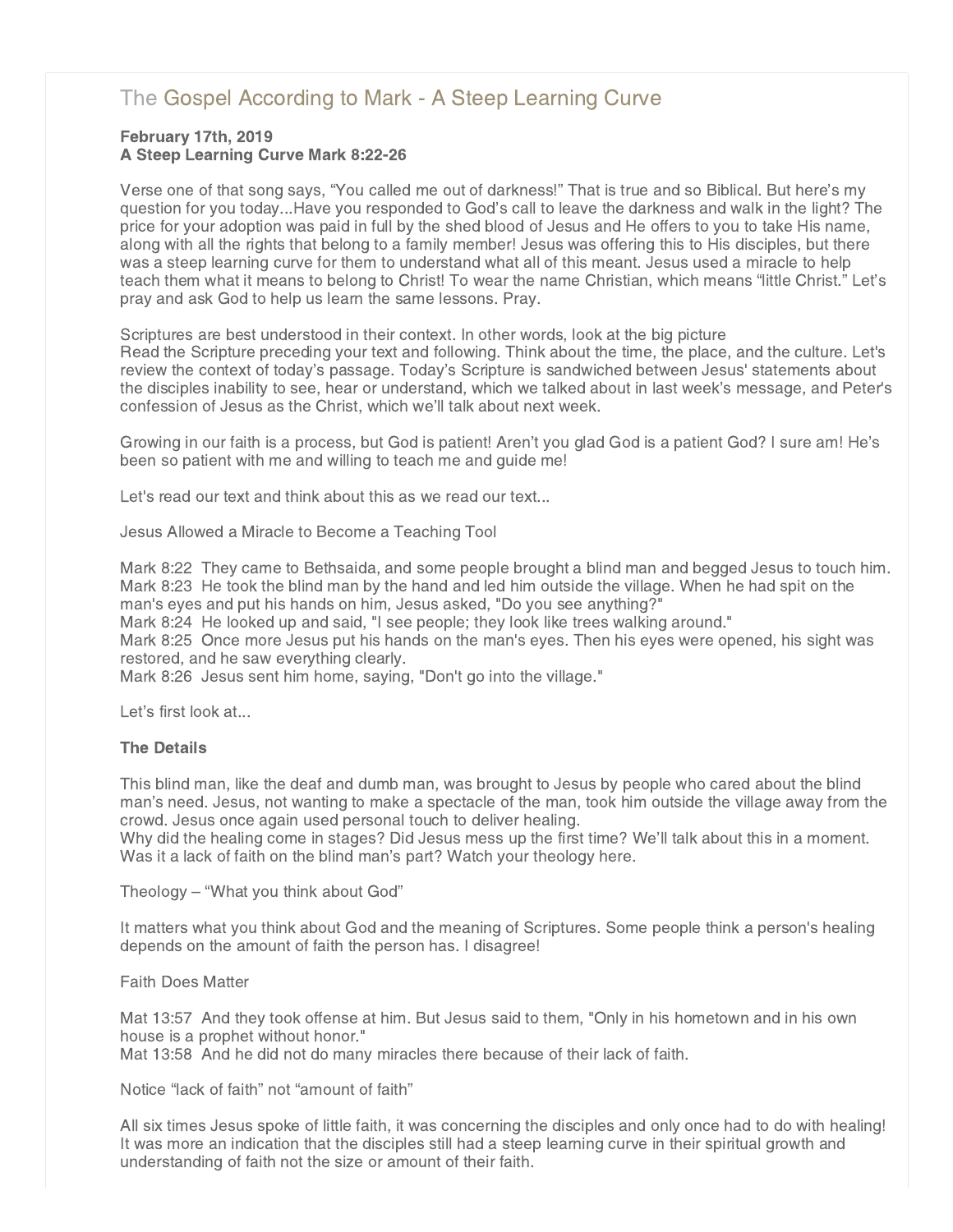Let's look at the one exception...

Mat 17:14 When they came to the crowd, a man approached Jesus and knelt before him. Mat 17:15 "Lord, have mercy on my son," he said. "He has seizures and is suffering greatly. He often falls into the fire or into the water.

Mat 17:16 I brought him to your disciples, but they could not heal him."

Mat 17:17 "O unbelieving and perverse generation," Jesus replied, "how long shall I stay with you? How long shall I put up with you? Bring the boy here to me."

Mat 17:18 Jesus rebuked the demon, and it came out of the boy, and he was healed from that moment. Mat 17:19 Then the disciples came to Jesus in private and asked, "Why couldn't we drive it out?" Mat 17:20 He replied, "Because you have so little faith. I tell you the truth, if you have faith as small as a mustard seed, you can say to this mountain, 'Move from here to there' and it will move. Nothing will be impossible for you."

Several things to notice here! First, Jesus says the reason they couldn't drive out the demon was because they had so little faith, but then immediately states that it only takes a extremely small amount of faith, as small as a mustard seed! So He may have been trying to to relate to them that their problem was not the size of their faith, but that their faith was misplaced. What? Listen to their question again:

Mat 17:19 Then the disciples came to Jesus in private and asked, "Why couldn't we drive it out?"

Why couldn't we drive it out? There are some things that only God can do, and driving out a demon is one of them. Maybe they were more focused on what they could do rather than on what God could do.

I've said it before, let me say it again...

It's not about how big your faith is, it's how big the God is in whom you place your mustard seed of faith.

And notice that Jesus questioned the faith of the disciples not the sick boy or his father! Many people have been hurt through the years by false doctrine and bad theology in the faith arena! Remember...

Doctrine is – Your understanding of Christ's teachings

Theology is – What you think about God

Sometimes people leave a gathering not healed, and they are led to believe it is because they didn't have enough faith. Jesus might have more questions for the faith healer than the person who needed the healing! How tragic that instead of being led to understand that God loves them and wants to be with them in and through their difficult journey in this life, they are led to believe God rejected their request for healing and help because they didn't have enough faith, and therefore they weren't good enough or strong enough to merit God's intervention! Sometimes God chooses not to heal and I don't know why. But here some things God has taught me down through the years.

Miracles are not just a thing of the past and sometimes God grants a miraculous healing and I don't believe it's wrong to ask for that! However, I also believe it's good to ask for God's will to be done realizing that even if a physical healing is not granted, there may be greater miracles than physical healing that God wants to work in a person's life. Miracles of relationship healing between individuals, and boy have I seen that, and miracles of developing a personal relationship between The God of the Universe and a human being in great need, and yes, I've seen that as well! There's also the miracle of learning to trust God's power, strength and presence even in difficult circumstances! Jesus was painfully aware that for some, if they got their physical healing, the relationship was over. They simply went back to their regular routine and forgot all about God. And Jesus knew the greatest need of any human being is a relationship with their Creator God! Luke's Gospel helps shed some light on this matter...

Luke 17:11 Now on his way to Jerusalem, Jesus traveled along the border between Samaria and Galilee. Luke 17:12 As he was going into a village, ten men who had leprosy met him. They stood at a distance Luke 17:13 and called out in a loud voice, "Jesus, Master, have pity on us!"

Luke 17:14 When he saw them, he said, "Go, show yourselves to the priests." And as they went, they were cleansed.

Luke 17:15 One of them, when he saw he was healed, came back, praising God in a loud voice.

Luke 17:16 He threw himself at Jesus' feet and thanked him--and he was a Samaritan.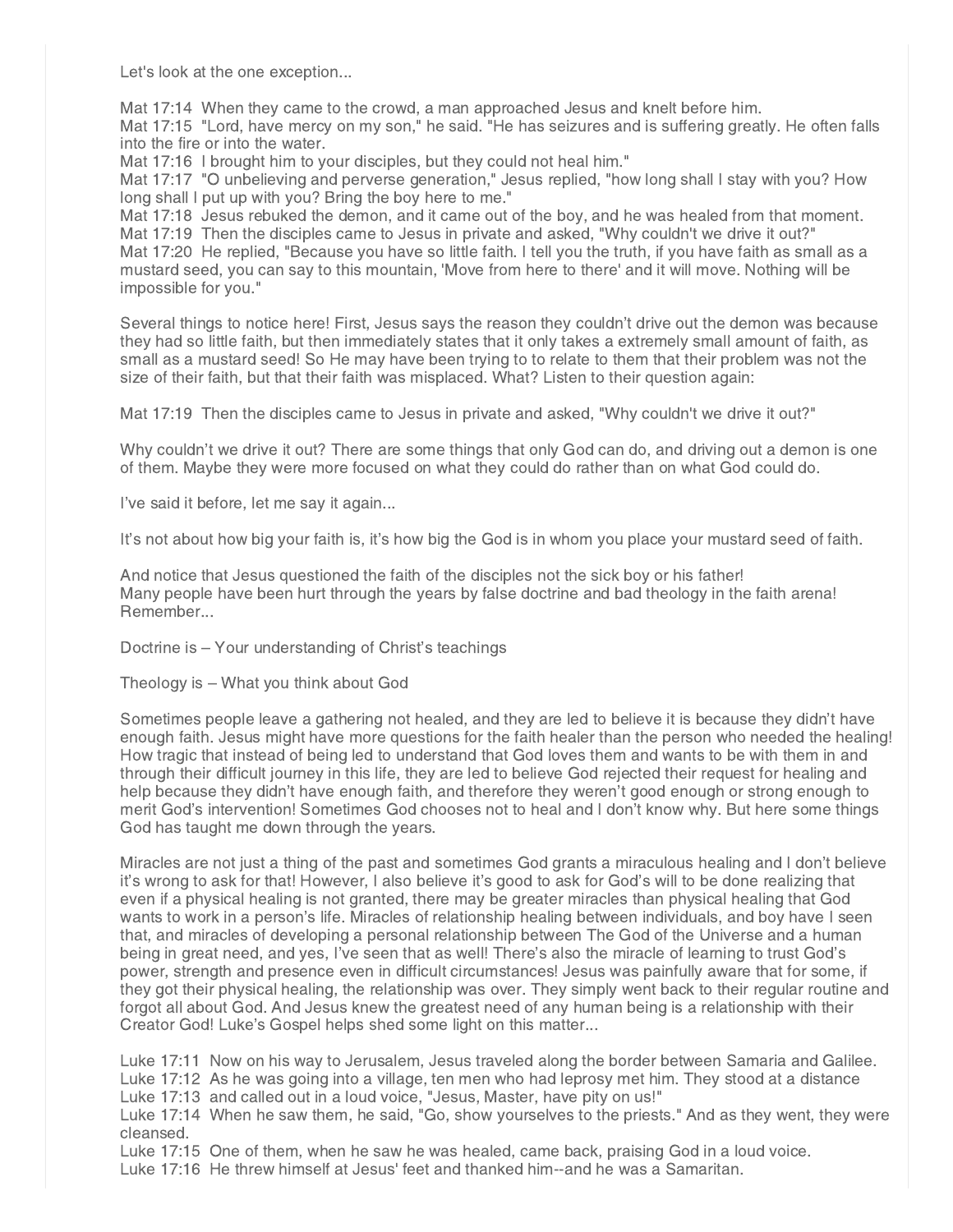Luke 17:17 Jesus asked, "Were not all ten cleansed? Where are the other nine? Luke 17:18 Was no one found to return and give praise to God except this foreigner?" Luke 17:19 Then he said to him, "Rise and go; your faith has made you well."

I want to share some of my personal beliefs on this subject, but they are not just my opinion, they are based, I believe on truths found in God's Word...

Sickness and death were not a part of God's original plan for humankind! We live in a fallen world and will not be completely free from its effects until we leave this world and enter into God's eternal rest!

Sometimes God sets aside the normal and allows for the miraculous in this life!

We must pray and then trust God with the outcome! God will answer our prayer . . .

Sometimes with a miraculous healing!

Sometimes with a miraculous grace and strength to faithfully endure the hardship!

Sometimes God chooses to bring permanent healing by calling someone home to heaven where they will never face sickness, pain, or death ever again!

I said this a few weeks ago: Lazarus was raised from the dead, but he is not here on this earth today. Physical healing is not permanent until we reach the glories of heaven. Now let me say something you might be surprised to hear a preacher say...

"Sometimes it's good to be a skeptic"

People who aren't skeptical at all are likely to fall for anything. But never forget this: An honest, thinking skeptic, always leaves room for truth when he or she sees it.

This may seem mean spirited, and I don't mean it that way, but I remember years ago listening to a television preacher who was preaching that if you only had enough faith God would always heal you if you asked for healing and then as he went to read another Scripture to prove his point, he put on his reading glasses. I just couldn't overlook the irony! And then there's people who think it's a lack of faith to go to the doctor and there have been tragic results. Look, do your part and let God do His part! I go to the doctor! I believe God has given them a calling in life to learn all they can to help bring healing to people using medicines, surgeries, therapy, and good advice about lifestyle and nutrition. I try to exercise, eat right and take care of my body, which is the temple of God. I wear a seatbelt! I wear hearing and eye protection when operating power tools. Again, I do my part, and I put the rest in God's hands. It's called living by faith and trusting God to give you the strength and health to accomplish your God-given purposes in this life and then trusting Him to get you to your eternal home at just the right time!

Paul weighs in on the subject in his second letter to the Corinthian Church...

2 Cor 12:7 To keep me from becoming conceited because of these surpassingly great revelations, there was given me a thorn in my flesh, a messenger of Satan, to torment me.

2 Cor 12:8 Three times I pleaded with the Lord to take it away from me.

2 Cor 12:9 But he said to me, "My grace is sufficient for you, for my power is made perfect in weakness." Therefore I will boast all the more gladly about my weaknesses, so that Christ's power may rest on me.

Many scholars think it was Paul's eyesight. Five times Paul mentions writing with his own hands as if it were a difficulty

Gal 6:11 See what large letters I use as I write to you with my own hand!

Whatever Paul's thorn in the flesh was, God chose not to take it away or heal it. God chose instead to use that thorn to remind Paul of God's Grace, God's power, and that Paul would always need both of those things in large amounts! Jesus was trying to teach the disciples of their need for God's grace and God's power if they were going to accomplish God's purposes in their lives. Jesus knew He was going to be ascending back to heaven after the crucifixion and resurrection, and the disciples were going to be left in charge of the Gospel and would be responsible for launching the New Testament Church. They had to learn the lessons and they needed to get it right. Their dependence would have to be upon God and not on their own abilities. So with that in mind let's look at how these details inform the lessons Jesus was trying to get past the disciples steep learning curves!

## A Two Stage Healing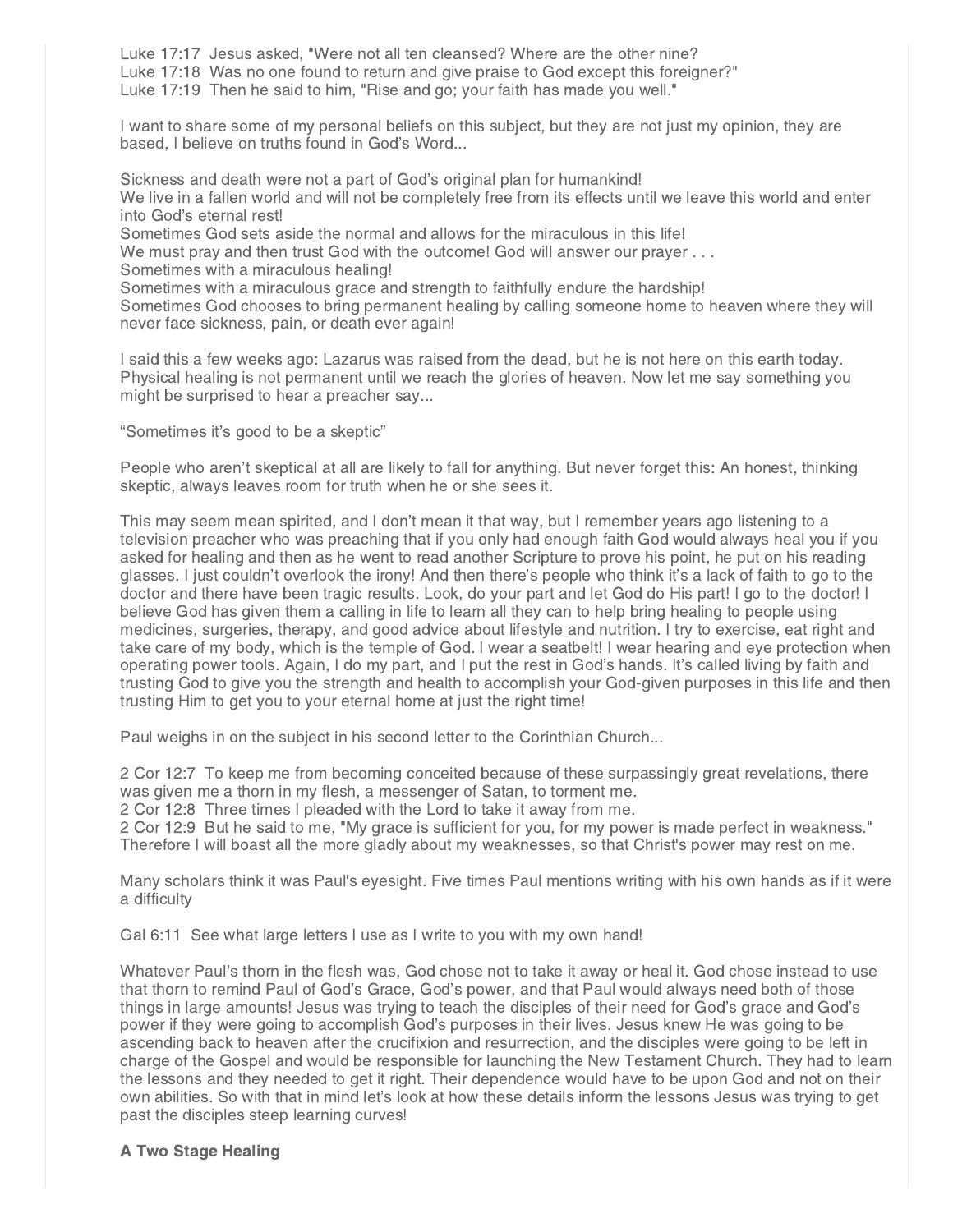Did Jesus Mess Up The First Time? No - Look at the context. The story of Jesus and the blind man is a picture of Jesus and the disciples. Jesus was teaching a lesson to His disciples. And what lesson would that be? Actually more than one! Let's read our text one more time...

Mark 8:22 They came to Bethsaida, and some people brought a blind man and begged Jesus to touch him. Mark 8:23 He took the blind man by the hand and led him outside the village. When he had spit on the man's eyes and put his hands on him, Jesus asked, "Do you see anything?"

Mark 8:24 He looked up and said, "I see people; they look like trees walking around."

Mark 8:25 Once more Jesus put his hands on the man's eyes. Then his eyes were opened, his sight was restored, and he saw everything clearly.

Mark 8:26 Jesus sent him home, saying, "Don't go into the village."

The disciples needed to understand that salvation and forgiveness come when Jesus is invited into a person's life, done, however, spiritual healing is a process. Spiritual growth is a process. It's a process built on a personal relationship with God. The disciples needed to see they were like the blind man, spiritually blind and in need of healing! And we are like the disciples, in need of spiritual healing! Like the blind man, as you begin your relationship with God you'll begin to see some things, but it may not be crystal clear at first. You won't understand everything overnight! Becoming a follower of Jesus, a disciple is a two stage process! The first stage is accepting Jesus' offer to forgive you of your sins and to save your soul by becoming your Savior! The second is allowing Jesus to begin the life-long process of transforming the direction and purpose of your life through His Lordship! Here's what you need to do, here's what the disciples needed to do: Let Jesus take your hand, let Jesus lead you, let Jesus speak God's Word of truth into your life, let Jesus place His hand upon your life, and then follow His instructions for life!

### I believe Jesus is saying to us: "Take My Hand"

Mark 8:23 He took the blind man by the hand...

Jesus took the blind man's hand! Jesus wanted the disciples to take His hand! Jesus wants us to take His hand! Jesus is reaching out His hand to you this morning! Will you take His hand by inviting Him to be a part of your life and by accepting the forgiveness and love He died to give you? Remember, the hand Jesus is reaching out to you is nail pierced! He already paid the price for your salvation. Take His hand and you'll be amazed at the places He'll take you! But you might be thinking you're to far gone and have sinned to the point that God wouldn't want to take your hand. God has a word for you through Paul the Apostle...

1 Tim 1:15 Here is a trustworthy saying that deserves full acceptance: Christ Jesus came into the world to save sinners--of whom I am the worst.

1 Tim 1:16 But for that very reason I was shown mercy so that in me, the worst of sinners, Christ Jesus might display his unlimited patience as an example for those who would believe on him and receive eternal life.

What did Paul just say? For those who would believe on Him, they would receive eternal life! Are you willing to place your hand in His?

#### I believe Jesus is saying to us: "Trust Me To Lead You"

Mark 8:23 He took the blind man by the hand and led him outside the village.

Once you let Jesus take your hand, He will begin leading your life! He will begin guiding your life! This is significant! How does He do this? By His Spirit and by His Word!

## Led By His Spirit

He led the blind man out of the city for many reasons, but one of the most important was He didn't want the blind man to be a spectacle. He cared for the blind man and his dignity! You can be sure of this: God cares about you and His leadership of your life will reflect that! He led the disciples daily as they followed Him and He wanted them to continue to trust His leadership into the future. He desires to lead you and me and in order for Him to do that we must have faith in His ability and trust His intentions and motives! When we allow Jesus to take our hand and lead us, He does so by way of The Holy Spirit! The Psalmist put it this way...

Psa 139:7 Where can I go from your Spirit? Where can I flee from your presence? Psa 139:8 If I go up to the heavens, you are there; if I make my bed in the depths, you are there.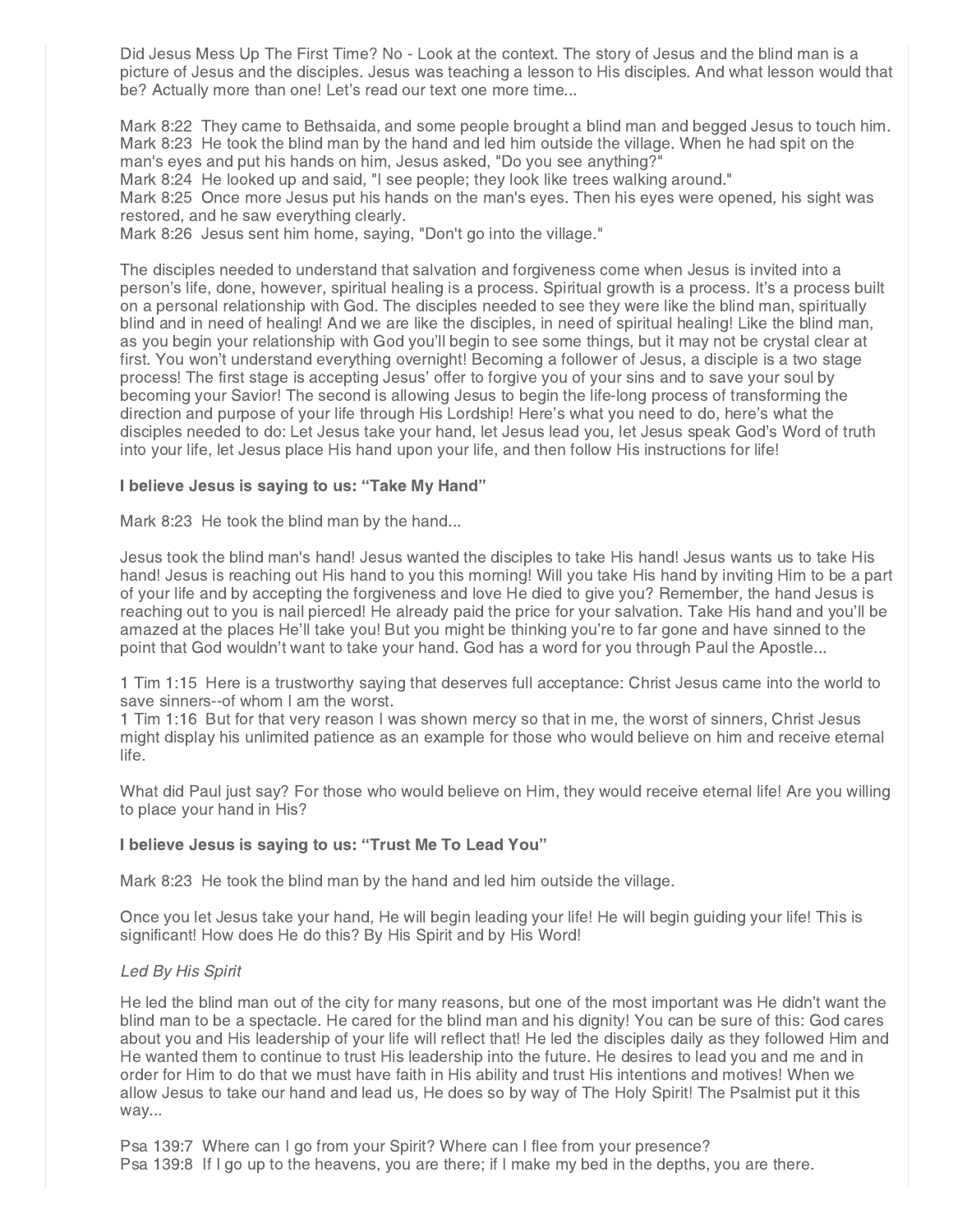Psa 139:9 If I rise on the wings of the dawn, if I settle on the far side of the sea, Psa 139:10 even there your hand will guide me, your right hand will hold me fast.

And then listen to these words a few verses down where the Psalmist ask to be led of God...

Psa 139:23 Search me, O God, and know my heart; test me and know my anxious thoughts. Psa 139:24 See if there is any offensive way in me, and lead me in the way everlasting.

And you can write this down: The Holy Spirit will never ever contradict the Word of God as revealed in Holy Scripture! So we know God wants us to be...

#### Led By His Word

Mark 8:23 He took the blind man by the hand and led him outside the village. When he had spit on the man's eyes and put his hands on him, Jesus asked, "Do you see anything? Mark 8:24 He looked up and said, "I see people; they look like trees walking around."

For some folks this seems so unhygienic! Why would Jesus do this? Jesus used spit on three occasions. Once to heal a man who could not speak or hear, where He touched the man's tongue with saliva, once for a man born blind, where He mixed spit with clay and touched the mans eyes and this story where He spits directly into the man's eyes. I agree with Biblical Scholar Ray C. Stedman who states in his expository study of this passage that the spit was symbolic of The Word of God. You might wonder how so. Both spit and words come from the mouth! Jesus was the Word made flesh, as we read from John's Gospel a few weeks ago...

John 1:14 The Word became flesh and made his dwelling among us. We have seen his glory, the glory of the One and Only, who came from the Father, full of grace and truth.

And when Jesus was being tempted by Satan, Jesus quoted this Scripture...

Mat 4:4 Jesus answered, "It is written: 'Man does not live on bread alone, but on every word that comes from the mouth of God.'"

The writer of Hebrews tells us...

Heb 11:3 By faith we understand that the universe was formed at God's command, so that what is seen was not made out of what was visible.

So the very creation was spoken into existence by the Word of God from the mouth of God! Jesus was using His spittle as a tangible teaching tool to show the disciples that it is the truth of God's Word that heals spiritual blindness!

#### I believe Jesus is saying to us: "Allow Me to Touch Your Blinded Eyes With My Healing Touch!"

Mark 8:25 Once more Jesus put his hands on the man's eyes. Then his eyes were opened, his sight was restored, and he saw everything clearly.

Jesus knew what the blind man needed/Jesus knew what the disciples needed/Jesus knows what you need

In fact Jesus once told His disciples this...

Mat 6:7 And when you pray, do not keep on babbling like pagans, for they think they will be heard because of their many words.

Mat 6:8 Do not be like them, for your Father knows what you need before you ask him.

Are you willing to trust what God says you need the most is what you need the most? If physical healing is what you need the most, God can give you that! If it's spiritual healing, God will give you that! I guess the biggest question for all of us is this:

Am I willing to trust God with my very life?

The disciples learning curve was steep! What about yours and mine? Are we willing to let Jesus take our hand? Are we willing to let Him lead us by His Spirit and through His Word? Have you ever thought about